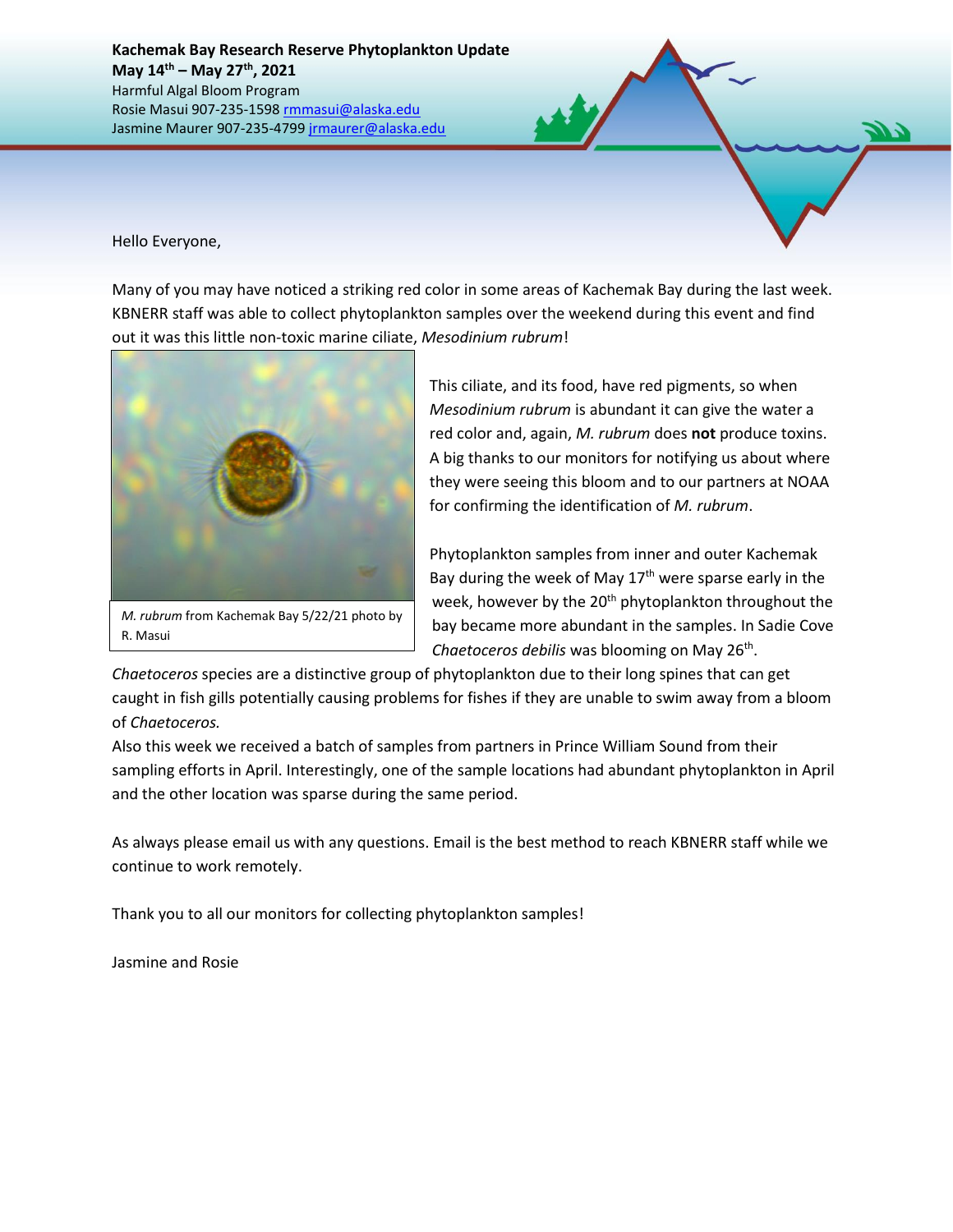## Kachemak Bay Research Reserve Phytoplankton Update Qualitative Analysis Phytoplankton Data

## **INNER BAY**

| <b>DATE</b>  | Bay             | Water<br>Temp | <b>Salinity</b> | <b>Dominant</b><br>species | <b>Dinophysis</b> | <b>Pseudo-</b><br>nitzschia | Alexandrium |
|--------------|-----------------|---------------|-----------------|----------------------------|-------------------|-----------------------------|-------------|
| $5/12/2021*$ | Peterson<br>Bay | 5             | 30              | Sparse<br>sample           | Present           | None                        | None        |
| 5/16/2021    | China<br>Poot   | 6             | 34              | Sparse<br>sample           | None              | None                        | None        |
| 5/18/2021    | Homer<br>Harbor | 7.9           | 29.7            | Sparse<br>sample           | None              | None                        | None        |
| 5/22/2021    | McNeil          | 7.7           |                 | Mesodinium<br>rubrum Bloom | Present           | Present                     | None        |
| 5/23/2021    | Peterson<br>Bay | 5.5           | 31              | Sparse<br>Sample           | None              | None                        | None        |
| 5/25/2021    | Peterson<br>Bay | 8             | 36              | Chaetoceros sp.            | Present           | Present                     | None        |
| 5/26/2021    | Homer<br>Harbor | 8.4           | 29              | Sparse<br>sample           | None              | None                        | None        |

\*Samples received after last weekly update

## **OUTER BAY**

| <b>DATE</b>  | Bay             | Water<br><b>Temp</b> | <b>Salinity</b> | <b>Dominant</b><br>species   | <b>Dinophysis</b> | Pseudo-<br>nitzschia | Alexandrium |
|--------------|-----------------|----------------------|-----------------|------------------------------|-------------------|----------------------|-------------|
| $5/13/2021*$ | Tutka<br>Lagoon | 7.2                  | 29              | Sparse<br>sample             | None              | None                 | None        |
| $5/13/2021*$ | Seldovia        | 6.3                  | 32              | Sparse<br>sample             | None              | Present              | None        |
| 5/16/2021    | Tutka<br>Lagoon | 6.9                  | 29              | Sparse<br>Sample             | None              | None                 | None        |
| 5/18/2021    | Tutka<br>Lagoon | 8.2                  | 28.2            | Sparse<br>Sample             | None              | None                 | Present     |
| 5/20/2021    | Seldovia        | 6.9                  | 32              | Mixed<br><b>Diatoms</b>      | None              | Present              | Present     |
| 5/26/2021    | Sadie<br>Cove   | 11                   |                 | Chaetoceros<br>debilis Bloom | Present           | None                 | None        |

\*Samples received after last weekly update